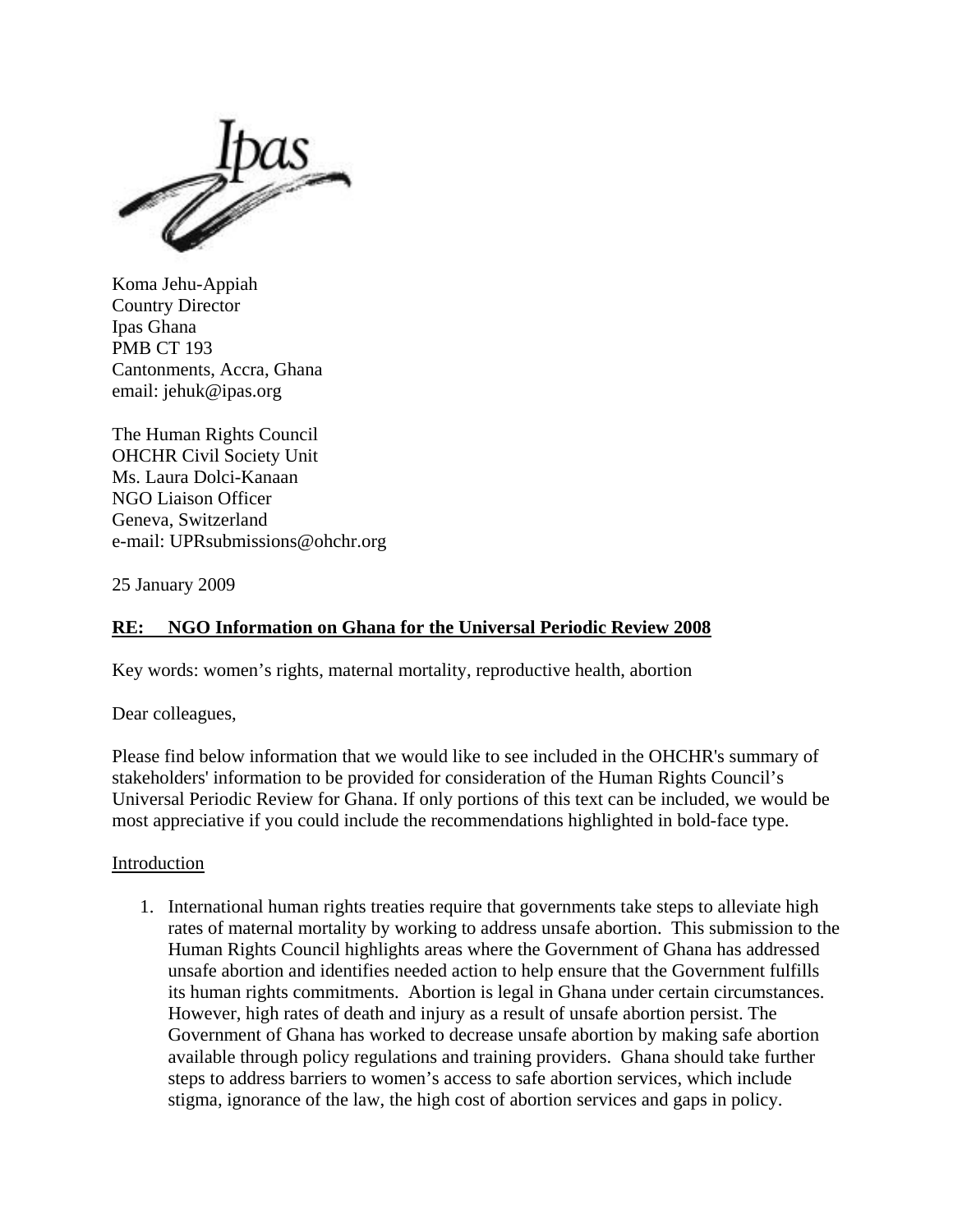- 2. Ipas Ghana submits the following information as part of the Universal Periodic Review mechanism with regard to Ghana. Ipas is an international nongovernmental organization (NGO), in special consultative status with ECOSOC, founded in 1973, that works to increase women's ability to exercise their sexual and reproductive rights and to reduce deaths and injuries of women from unsafe abortion. This letter is intended to provide the Human Rights Council with an independent report on maternal mortality and abortion in Ghana.
- 3. Under the Convention on the Elimination of All Forms of Discrimination Against Women, the Covenant on Civil and Political Rights and the Covenant on Economic, Social and Cultural Rights, the Government of Ghana has a responsibility to take measures to reduce maternal mortality by addressing high rates of unsafe abortion. We wish to report on the positive steps that the Government of Ghana has taken to alleviate maternal mortality due to unsafe abortion and areas where the Government should take further measures to fulfill the human rights of women in Ghana.
- 4. In its 2006 Concluding Observations to Ghana, the Committee on the Elimination of Discrimination Against Women commended the State party for its Strategic Plan for Abortion Care. However, the Committee also stated its alarm "at the high maternal mortality rate, particularly the number of deaths resulting from unsafe abortions" (para. 31) and further called upon the State party to "improve the availability of sexual and reproductive health services" and recommended the adoption of measures to increase "access to safe abortion in accordance with domestic legislation" (para. 32).

# The Legal Framework

5. Section 58 of the Ghana Criminal Code of 1960, Act 29, was amended in 1985 to provide for abortion where the pregnancy is a result of rape, defilement of a "female idiot" or incest, where continuation of the pregnancy would involve risk to the life of the pregnant woman or injury to her physical or mental health, or where there is a substantial risk that when the child is born, it may suffer from or later develop a serious physical abnormality or disease.<sup>1</sup> Additionally, the law stipulates designated healthcare providers and facilities where pregnancies could be terminated.<sup>2</sup> These include a government hospital, private hospital or clinic registered under the Private Hospitals and Maternity Homes Act, 1958, or any place approved for the purpose by legislative instrument by the Minster of Health.

 1 Consolidated Criminal Code, 1960 (Act 29).

 $2$  Section 58 (2).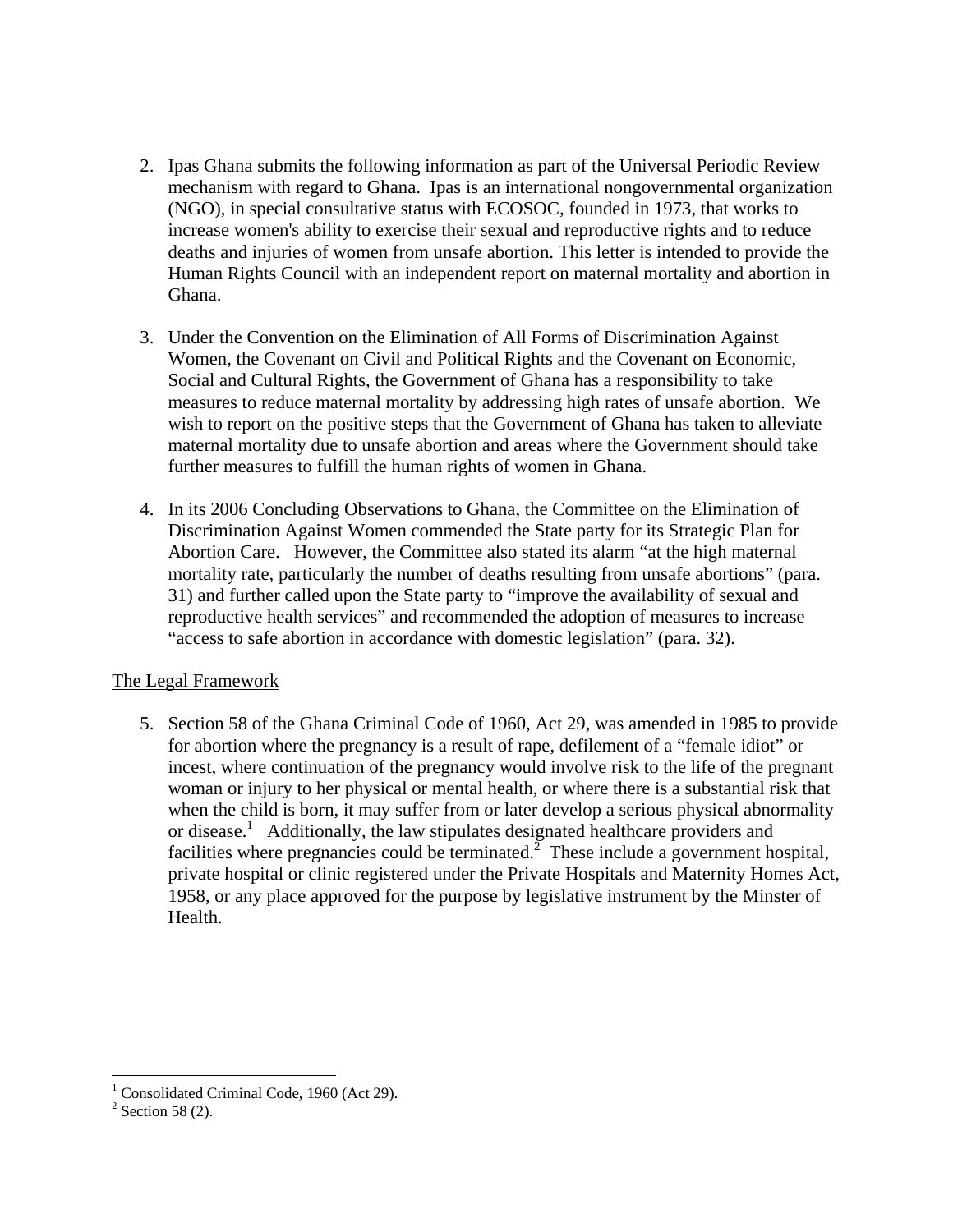### Unsafe Abortion in Ghana

6. Unsafe abortion the highest single contributor to maternal mortality in Ghana. Despite the liberalization of the abortion law in Ghana in 1985, many abortions continue to be induced illegally under unhygienic conditions by providers who are either untrained or inadequately trained to do them.<sup>3</sup> Ghana has a national maternal mortality ratio of  $540$ maternal deaths per 100,000 live births; abortion-related deaths contribute 22 to 30 percent of maternal deaths.<sup>4</sup>

# Measures Taken by the Ghana Health Service

- 7. Ghana has made major strides in making safe abortion available, though abortion care is not yet available to all women in Ghana. A significant step was taken in 2003 when the Ghana Health Service (GHS) developed a strategic plan for the provision of comprehensive abortion care services, with a goal of reducing maternal mortality and morbidity due to unsafe abortion. The plan's objectives are: to determine the magnitude and determinants of abortion in Ghana; increase accessibility and quality of post-abortion care; increase awareness of the existing law in Ghana; strengthen abortion care as permitted by the law; and make recommendations to influence policy on reproductive health services in Ghana. Comprehensive abortion care as adopted by the GHS will include: post-abortion care; family planning to prevent unwanted pregnancy; abortion services to the extent permitted by law; linkages to other services and information, and education on the dangers of unsafe abortion.
- 8. In 2006, the GHS completed a draft Protocols and Standards to regulate the provision of comprehensive abortion care. By working with NGOs, the GHS has started training providers – including physicians, midwives and nurses – at public health facilities in the provision of comprehensive abortion care.

# Ignorance of the Law and Stigma

1

9. Safe abortion remains inaccessible due to stigma and to lack of knowledge of the law and of the problem of unsafe abortion among law enforcement and health care personnel.<sup>5</sup> Cultural, religious and traditional stigma against abortion is prevalent in Ghana.<sup>6</sup> Abortion stigmatization permeates officialdom and has been a silent and ignored contributor to maternal mortality in Ghana. Because of stigma, women are reluctant to seek abortion services at public health care facilities and many abortions go unreported.

<sup>3</sup> C.A. Turpin, K.A.Danso and A.T. Odoi *'Abortion at Konfo Anokye Teaching Hospital'* Ghana Medical Journal vol. 36, Number 2 p. 60.

<sup>&</sup>lt;sup>4</sup> Ghana Health Service Draft Strategic Assessment of Comprehensive Abortion care in Ghana quoting (Taylor and Kananae 2005) May 2005 5.

<sup>&</sup>lt;sup>5</sup> N.O. Lithur/African Women Lawyers –Ghana Position Paper on Abortion in Ghana, booklet on the Legal and Policy framework for Abortion in Ghana.

<sup>&</sup>lt;sup>6</sup> N.O. Lithur, 'destigmatising abortion: expanding community awareness of abortion as a reproductive health issue Africa Journal of Reproductive Health Vol. 8,No. 1(2004) 70.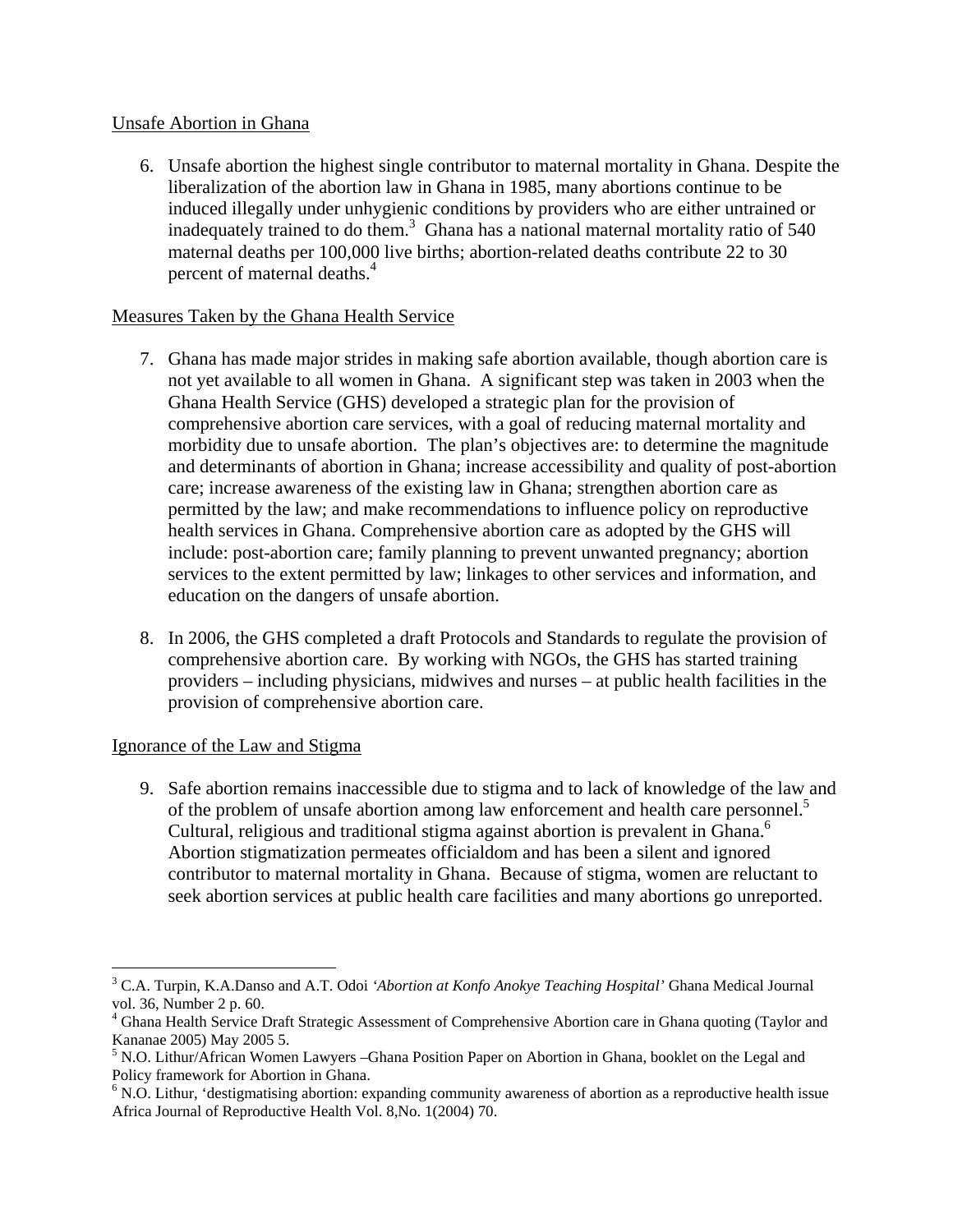10. **To further reduce ignorance of the law and stigma, the Government of Ghana needs to undertake advocacy activities targeted at law enforcement and health care personnel.** 

#### High Cost of Care

- 11. The high cost of abortion care is a significant barrier to access to safe abortion. Due to the clandestine nature of abortion services and lack of clarity about legality, many doctors charge additional fees, saying they are taking a professional risk in performing abortions. Even if a public facility offers abortion, the cost relative to the income of most Ghanaians means it is out of reach.<sup>7</sup> The cost of surgical abortion in a public facility is between US\$30 and US\$40, an exorbitant price relative to Ghana's US\$600 per capita income. Although the burden of unsafe abortion is huge and the cost implications high, abortion is not covered under the National Health Insurance Scheme, introduced in 2004 in Ghana.
- 12. **In order to reduce maternal mortality, the Government of Ghana must take steps to make safe abortion financially accessible to women, particularly for women who live in poverty. Abortion should be added as a procedure covered under the National Health Insurance Scheme. Further, the Government should explicitly classify care for complications from unsafe abortion as an obstetric emergency under the National Health Insurance Scheme.**

#### Gaps in Policy

- 13. Although the abortion law in Ghana permits the procedure, barriers to access to safe abortion services persist in certain policies. The Population Policy of 1994, with its goal of promoting reproductive health for Ghanaians, does not include information on legal abortion. The removal of legal barriers is, however, mentioned by the Population Policy as an objective. There is no mention of management of unsafe abortion complications or post-abortion care in the Adolescent Reproductive Health Policy of 2000. The national Safe Motherhood Programme is also silent on prevention of unsafe abortion and provision of safe abortion as a means of reducing maternal mortality.
- 14. **The Government of Ghana must take steps to bridge the gaps between its policies and its obligations under international human rights obligations. The Population Policy of 1994, the Adolescent Reproductive Health Policy of 2000 and the national Safe Motherhood Programme should all be amended to include information on the management of unsafe abortion and on comprehensive abortion care as a means of reducing maternal mortality.**

<sup>&</sup>lt;sup>7</sup> Ghana Health Service Draft Strategic Assessment of Comprehensive Abortion care in Ghana quoting (Taylor and Kananae 2005) May 2005 5.